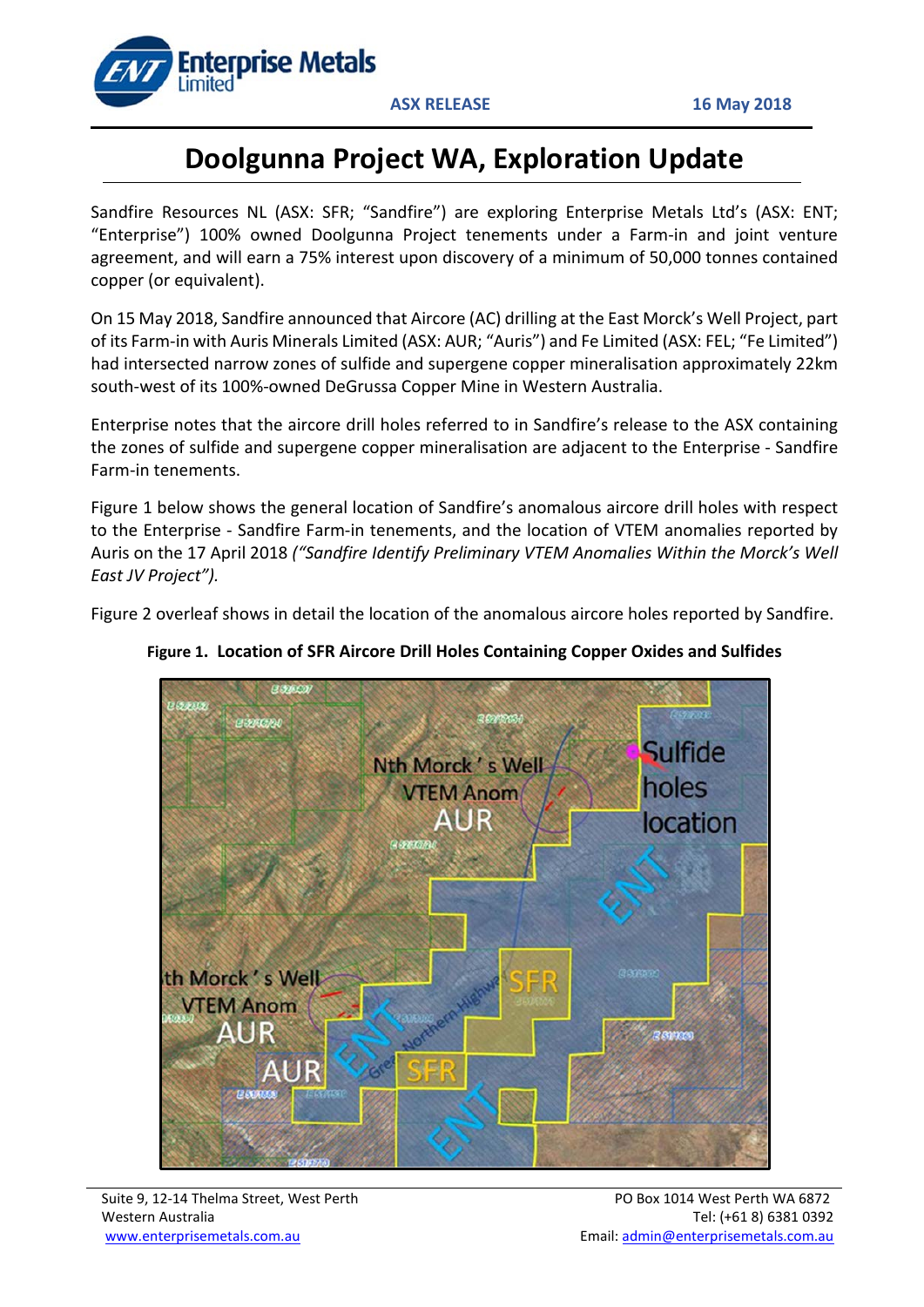Sandfire have reported that they are *"highly encouraged by the results of this early initial drilling, which represents the first accumulation of massive sulphides to be intersected within the Auris Farm*in tenements. Follow-up RC and diamond drilling will be undertaken as a priority once all relevant *permitting and approvals have been received."*

*Sandfire have also reported "Aircore drilling will continue on the Morck's Well Project and along strike into the Enterprise Metals Limited Farm-In area".* 

Figure 2 below shows in detail the location of Sandfire's copper mineralized aircore drill holes MWA0109 and MWA0111-MWA0112, which are approximately 200m west of the ENT-SFR Farm-in tenement boundary.



### **Figure 2. Detailed Location of SFR Aircore Drill Holes Containing Copper Oxides and Sulfides**

### **ABOUT THE DOOLGUNNA PROJECT**

Enterprise's 100% owned Doolgunna Project is centred approximately 120km northeast of Meekatharra in Western Australia, and covers over 60km of strike of the southern boundary of the Bryah Basin and the northern part of the Yerrida Basin.

The southern Bryah Basin contains the Narracoota/Karalundi Formations which host the high-grade DeGrussa and Monty copper/gold deposits. Enterprise considers the Doolgunna project to be prospective for both volcanic hosted massive sulphide (VHMS) deposits and sediment hosted (SEDEX) base metals deposits.

In late 2015 Enterprise completed an extensive high-powered ground moving loop electromagnetic (MLEM) survey over the Vulcan Prospect. The EM survey identified a moderate to strong late time conductor at **Vulcan West** which was tested by Enterprise with one 230m RC hole, VWRC001.